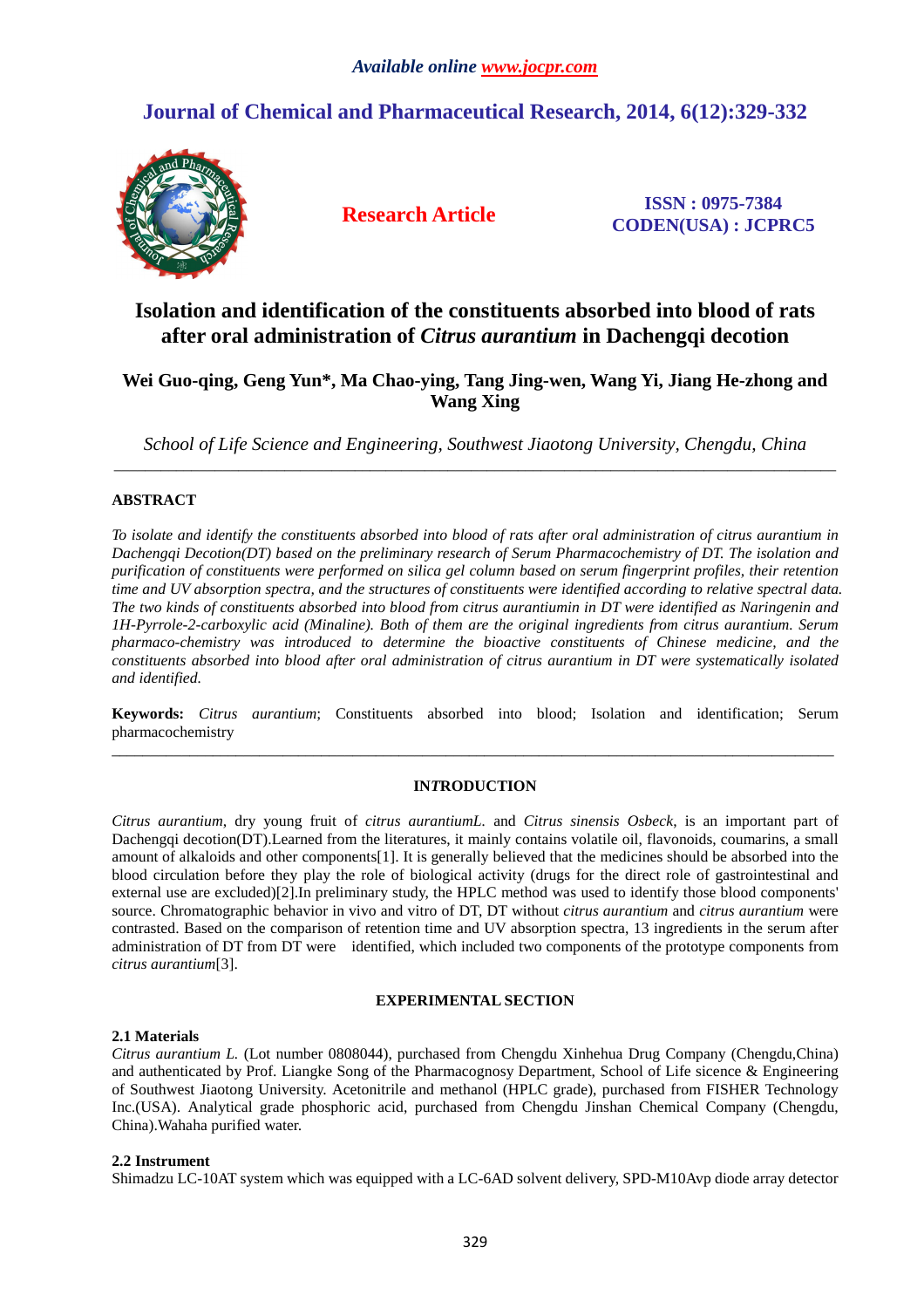(DAD) and CTO-10Asvp Column Oven. System control and data-analysis were carried out by Class-vp software (Version 6.1, Shimadzu, JP). The chromatographic separation of samples was achieved by a reversed-phase HPLC column(AKZO NOBEL Kromasil C18, 250mm×4.6mm, 5um, Sweden) protected by a pre-column(Chromguard C18 column, Shimadzu, JP). 0.45µm microporous membrane. Sartorius BS224S electronic analytical balance (Beijing Sartorius Instrument Systems, Inc.). Flash-type extractor JHBE-50 (Technology Development Co., Ltd. Henan gold-nie). Silica gel H(200-300 mesh) and thin silica gel plates (TLC, GF254) were producted by Qingdao marine Chemical Factory.

*\_\_\_\_\_\_\_\_\_\_\_\_\_\_\_\_\_\_\_\_\_\_\_\_\_\_\_\_\_\_\_\_\_\_\_\_\_\_\_\_\_\_\_\_\_\_\_\_\_\_\_\_\_\_\_\_\_\_\_\_\_\_\_\_\_\_\_\_\_\_\_\_\_\_\_\_\_\_*

#### **2.3 Methods**

In this experiment, the isolation and purification of constituents were performed on silica gel column based on serum fingerprint profiles and their retention time and UV absorption spectra, and the structures of constituents were identified according to relative spectral data.

#### **RESULTS AND DISCUSSION**

#### **3.1 Determination of the constituents absorbed into blood of** *citrus aurantium*

In our preliminary study, serum samples after administration of DT, DT without citrus aurantium and citrus aurantium were prepared and analysed by HPLC, and the results were shown in Fig1. It indicated that the No.1,2,3,4 peaks were constituents absorbed into blood from citrus aurantium. 1, 2 peaks have no significant absorption in the chromatogram of crude drugs in vitro, but significant absorption in the chromatogram of serum samples after administration of citrus aurantium. It shows that components 1 and 2 may be the metabolites after oral administration of citrus aurantium. Peaks 3 and 4 absorbed into blood and peaks 3 and 4 in crude drug of citrus aurantium have the same retention time and UV absorption spectra (Fig2). It indicated that 3 and 4 are original constituents absorbed into blood from citrus aurantium. In this study, compounds 3 and 4 will be isolated from extract of citrus aurantium and their structures will be identified.



Fig 1. a.The chromatogram of black serum, b.The chromatogram of serum after oral administration of *citrus aurantium*, c.The **chromatogram of serum after oral administration of DT Decoction without** *citrus aurantium,* **d.The chromatogram of serum after oral administration of DT Decoction** 



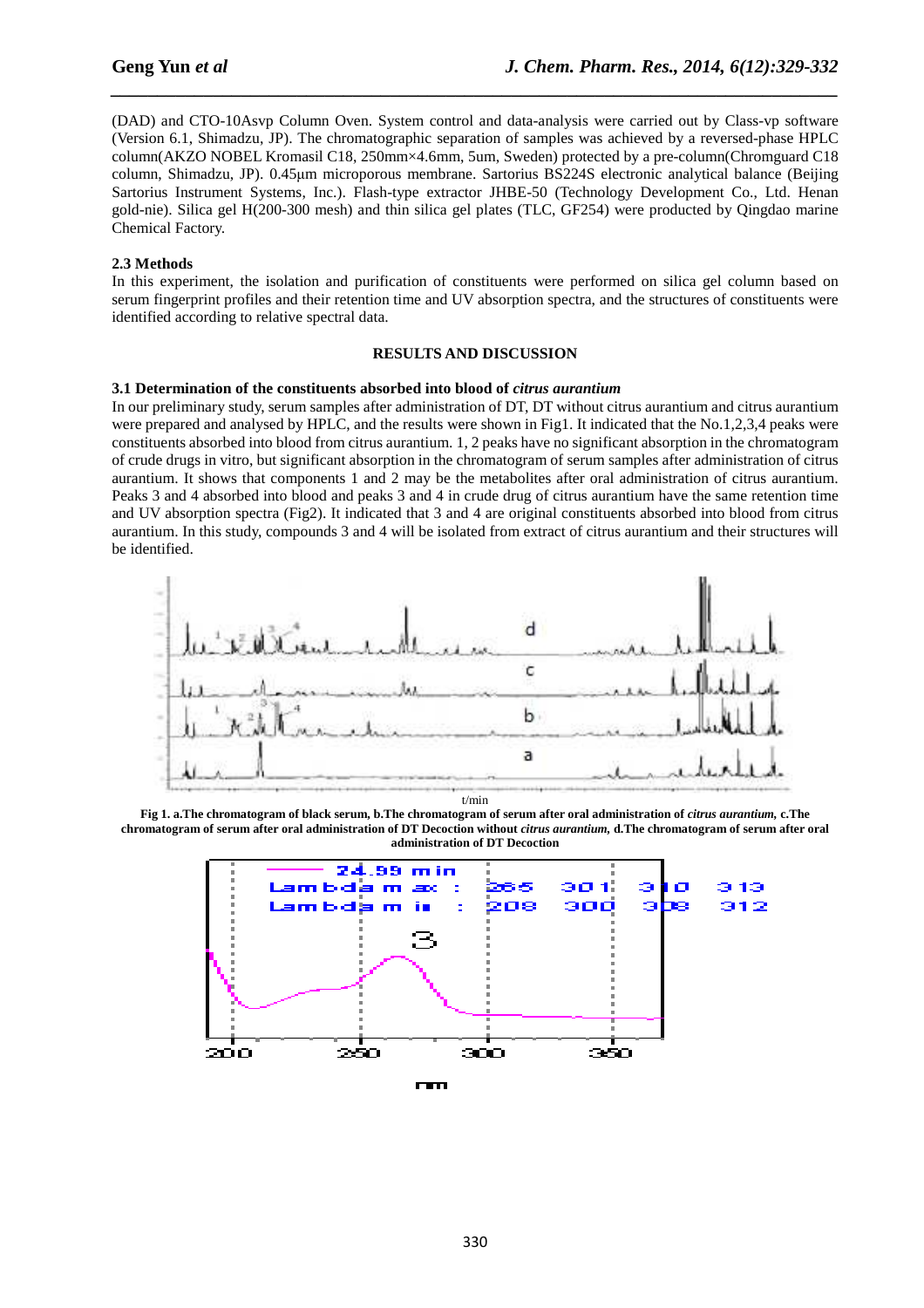

*\_\_\_\_\_\_\_\_\_\_\_\_\_\_\_\_\_\_\_\_\_\_\_\_\_\_\_\_\_\_\_\_\_\_\_\_\_\_\_\_\_\_\_\_\_\_\_\_\_\_\_\_\_\_\_\_\_\_\_\_\_\_\_\_\_\_\_\_\_\_\_\_\_\_\_\_\_\_*

**Fig 2. UV absorption spectra of peaks 3 and 4** 

#### **3.2 Isolation of the constituents absorbed into blood of** *citrus aurantium*

4Kg Citrus meal was extracted by Flash-type extractor with anhydrous ethanol. The total extract was concentrated and extracted by petroleum ether, chloroform, ethyl acetate and n-butanol in turn. Then the parts with target components were screened by using HPLC. After analysis of HPLC, the target compounds were concentrated in the ethyl acetate part.

Ethyl acetate extract was dissolved in a small amount of methanol, adsorbed with the amount of silica gel, dried, levigated, and set on a silica gel column. Gradient elution chromatography with dichloromethane - methanol(200:1, 100:1, 50:1, 20:1, 10:1, 5:1, 2:1, 1:1, pure methanol) under the HPLC trace detection was applied. By HPLC screening, the target components were concentrated in dichloromethane- methanol (200:1) and (100:1) elution part. These two parts were collected, and then gradient elution and column chromatography with petroleum ether  $(60~90~°C)$ -acetic acid acetate (15:1) was applied, and compounds A and B were achieved.

After analysis of HPLC, according to the retention time and UV absorption spectra, compounds A and B are confirmed to be constituents absorbed into blood from *citrus aurantium* of DT, and also the peak 3 and 4 in Fig 1.

#### **3.3 Identification of the Constituents Absorbed into Blood of** *citrus aurantium*

 $1H-NMR$ ,  $13C-NMR$  and MS spectra of Compound A and Compound B were detected, the results are as follows.

Compound A:  $C_5H_5NO_2$ , white needle-like crystals. ESI-MS m/z (%): 112 [M+1]<sup>+</sup> (40); <sup>1</sup>H NMR (600 MHz, DMSO) $\delta$ : 11.64 (br s, N-H), 6.93 (1H, m, H-5), 6.70 (1H, m, H-3), 6.11 (1H, m, H-4);<sup>13</sup>C NMR (150 MHz, DMSO) *δ*: 162.3 (s, -COOH), 123.8 (d, C-5), 123.4 (s, C-2),115.1 (d, C-3), 109.7 (d, C-4).Consistent with the literature [4], so the compound A was identified as 1H-Pyrrole-2 -carboxylic acid. Analysed under the HPLC conditions established in our preliminary study, the chromatographic behavior on HPLC and UV spectral data of Compound A was same to peak 3, so compound A was confirmed to be constituent absorbed into blood of *citrus aurantium*.

Compound B: C15H12O5, yellow powder. ESI-MS m/z (%): 295 [M+Na]+ (45), 273 [M+1]+ (100), 258 (15); 1H NMR (400 MHz, CD3OD) δ: 7.30 (2H, d, J = 8.2 Hz, H-2',-6'), 6.80 (2H, d, J = 8.2 Hz, H-3', -5'), 5.89 (1H, d, J = 2.4 Hz, H-8), 5.87 (1H, d, J = 2.0 Hz, H-6), 5.33 (1H, dd, J = 12.8, 2.8 Hz, H-2), 3.11 (1H, dd, J = 17.2, 13.2 Hz, H-3a), 2.68 (1H, dd, J = 17.2, 3.2 Hz, H-3b). Consistent with the literature [5], so the compound B was identified as Naringenin. Analysed under the HPLC conditions established in our preliminary study, the chromatographic behavior on HPLC and UV spectral data of Compound B was same to peak 4, so compound B was confirmed to be constituent absorbed into blood of citrus aurantium.

#### **CONCLUSION**

Guided with "Chinese Serum pharmaco-chemistry", this paper perpared and isolated the two constituents absorbed into blood of *citrus aurantium*of DT directionally. These two constituents are identifued as pyrrole-2-carboxylic acid and naringenin, which are original ingredients from *citrus aurantium* absorbed into the blood directly. Pyrrole-2-carboxylic acid is isolated from *citrus aurantium* for the first time, and detected as the constituent absorbed into blood, which lays the foundation for the futher study of the efficacy and pharmacology of these two compounds.

When it comes to the identification of the crude drug origin of constituents absorbed into blood, it is carried out